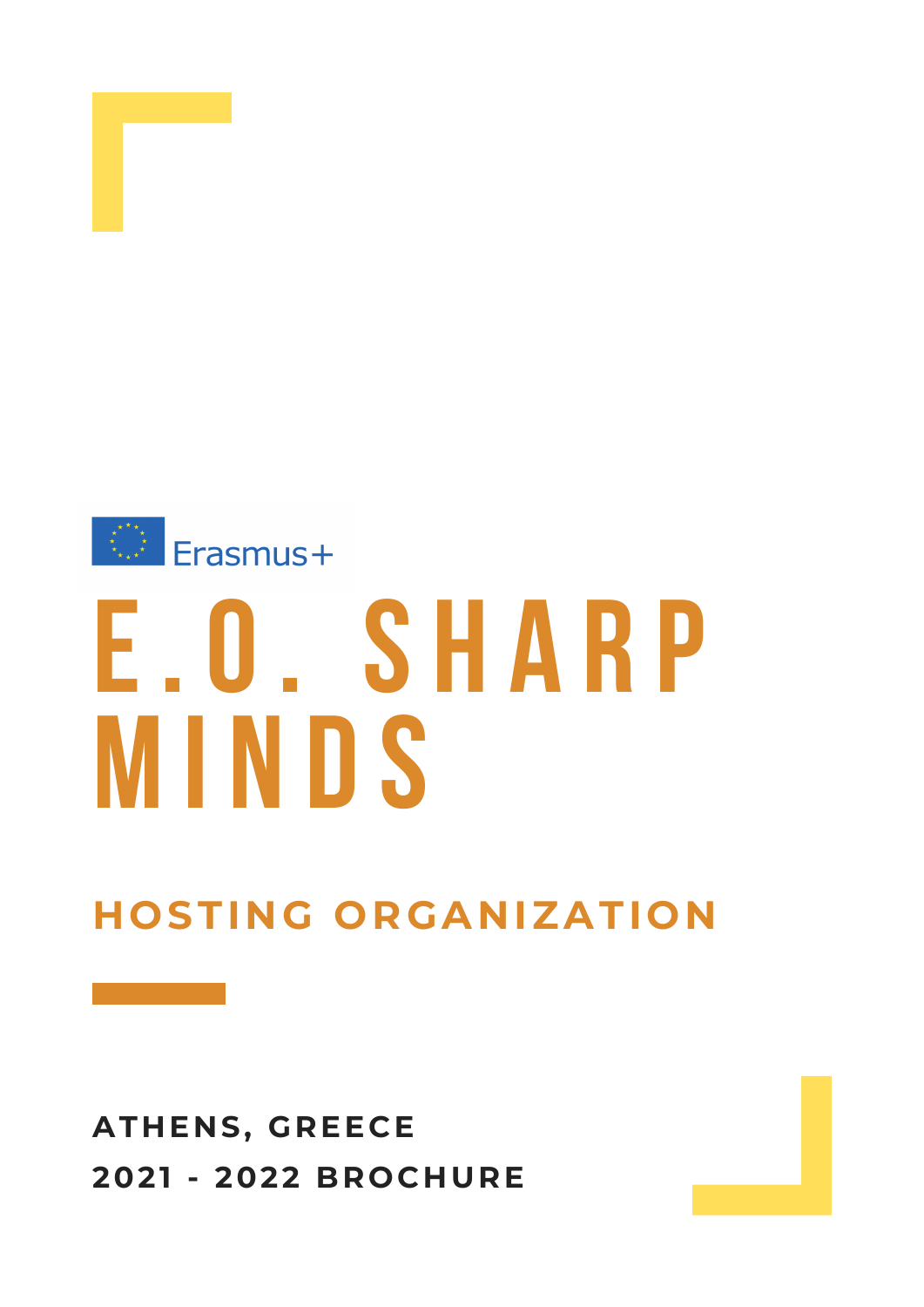E.O. Sharp Minds is an Agency specialized in the Organization and Coordination of EU - funded Erasmus+ Mobility Projects in Athens and surrounding areas. We support European sending institutes, schools, and Vocational Training Centres in the organization of their projects, providing high-quality services, training and education, accommodation, and internship placements. Our association offers suitable services, according to the educational and professional needs of the sending organizations and the expected goals of their mobility projects.

E.O. SHARP MINDS is active in the field of European Programmes since 2004, as a European Youth Group and as an NGO. Since then, this fellowship has successfully implemented a significant number of Youth In Action Projects, with Youth Exchanges and Training Courses in Athens and other areas around Greece. Simultaneously, E.O. SHARP MINDS has allowed many youngsters to travel around Europe and experience the Erasmus+ educational programs.

**THANKS TO OUR CONSOLIDATED EXPERIENCE, MORE THAN 1000 PARTICIPANTS (TRAINEES AND TUTORS) FROM CYPRUS, BULGARIA, ITALY, PORTUGAL, N. MACEDONIA, ROMANIA, TURKEY, POLAND, SLOVAKIA, LITHUANIA, NETHERLANDS, SPAIN, UK, LATVIA, ETC. HAVE COMPLETED HIGHLY FORMATIVE INTERNSHIPS, TRAINING PROGRAMS AND SEMINARS IN ATHENS, SINCE 2005.**









#### **ABOUT US**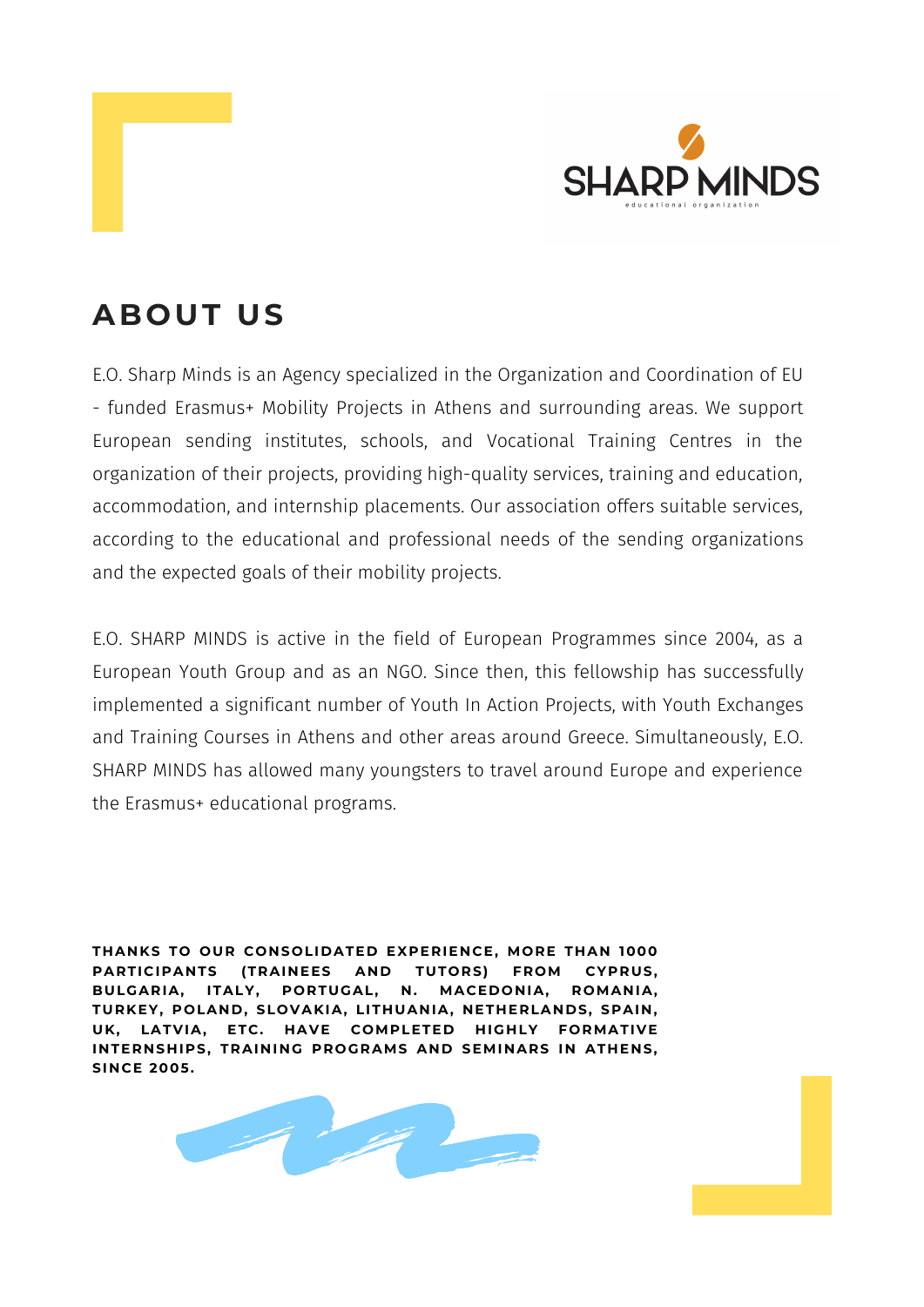



# **MANAGING - TUTORING - MONITORING**

#### MOBILITY FOR STUDENTS, GRADUATES AND YOUTH WORKERS

E.O. Sharp Minds and its experienced staff can:

Ensure the most suitable internship and training placements per the participants' educational background, professional curriculum, and project goals;

Facilitate communication between the participants and the Hosting Organization, offering interesting internship positions;

We provide accommodation (full, semi, only breakfast - depends on your needs) in

#### STUDY VISITS AND JOB SHADOWING WITH ERASMUS+

E.O. Sharp Minds organizes guided visits to Organizations, Companies, Institutions, and Job Shadowing Activities for Teachers and Trainers in their professional sectors.

#### ERASMUS MOBILITY IN ATHENS FOR TEACHERS AND TRAINERS

E.O. Sharp Minds supports Erasmus+ Training Courses, KA1 Stuff Mobility for Teachers/Trainers of Education, and Vocational Training. The courses, job shadowing activities, and technical visits are taking place in Public & Private Schools and Vocational Training Institutes of Athens.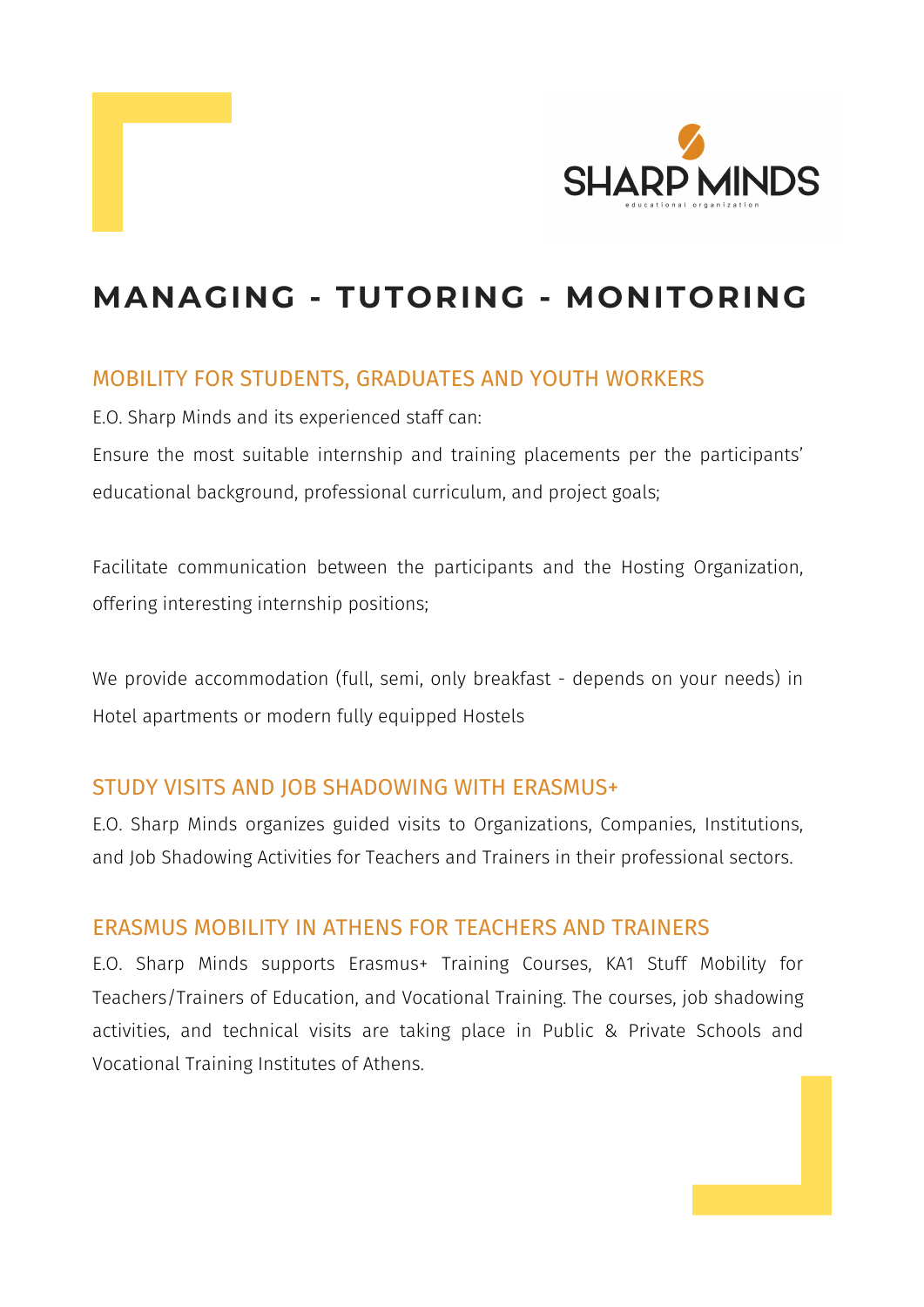Since 2004, E.O. Sharp Minds has been functioning as coordinator of Mobility Programs in Athens. We have successfully coordinated many projects in the frame of "Leonardo da Vinci" and since 2013, Erasmus+ Program KA1, supporting school students of Vocational Training (VET).

E.O. Sharp Minds has established a network of partners, active in multiple professional fields, offering internships and professional training to school students coming to Athens under the Erasmus+/VET Mobility Programmes auspices. Our services are on professional fields such as Tourism and Services, Bakery, Pastry,

Cooking, Winery, Digital Media and Graphic Design, Marketing, Design and Fashion, Maritime, Agriculture, Hairdressing, Aesthetics, Photography, Car Mechanics, Pharmacy Assistants, NGO and many more.

Every student is placed in internships according to their CV, talents, and his/her educational needs. Our staff formats the Training Seminars and activities to achieve a satisfactory educational experience for the participants.





#### **ERASMUS+ MOBILITY IN ATHENS FOR STUDENTS**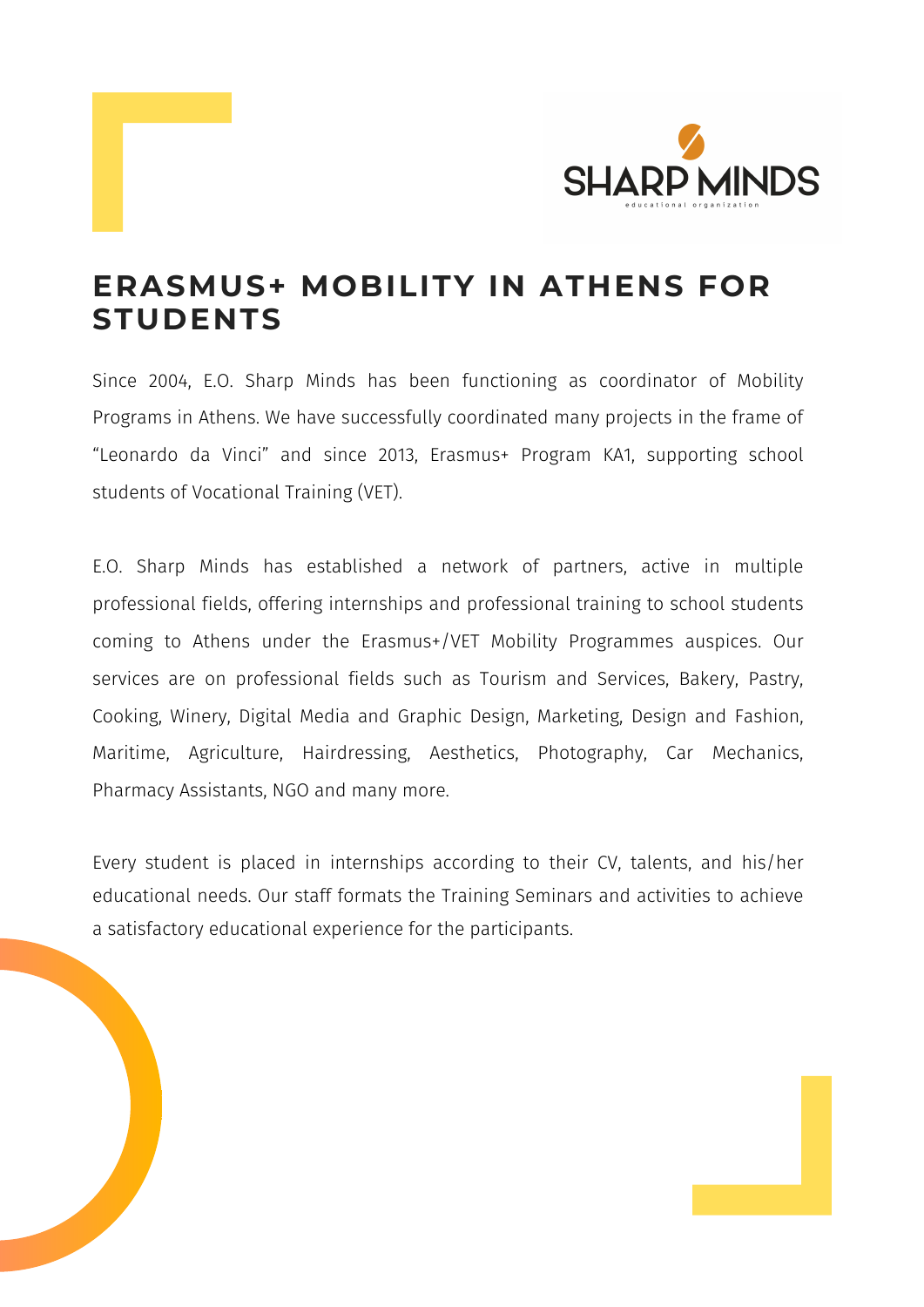We offer transportation (airport-hotel-airport) by Shuttle Bus to their accommodation;

We provide a Welcome Kit which includes basic information about the city of Athens, a map and info about local transportation;

We offer a monthly ticket card for all means of transportation in Athens; We offer Greek language courses, 10 hours per week, or tailor-made language courses focusing on a specific field;

We ensure continuous support and assistance to the participants throughout their Erasmus project in Athens; We offer cultural activities and guided tours;

We organize regular Reflection Groups with the participants to socialize, share experiences and monitor the internship;

We offer a weekly group mentoring support by experienced Trainers - Mentors;

We prepare final reports and certificates (Europass, School Attendance, etc.);





#### SUPPORT FOR ERASMUS+ MOBILITY **P R O J E C T S**

We ensure the dissemination of your program results in Greece.

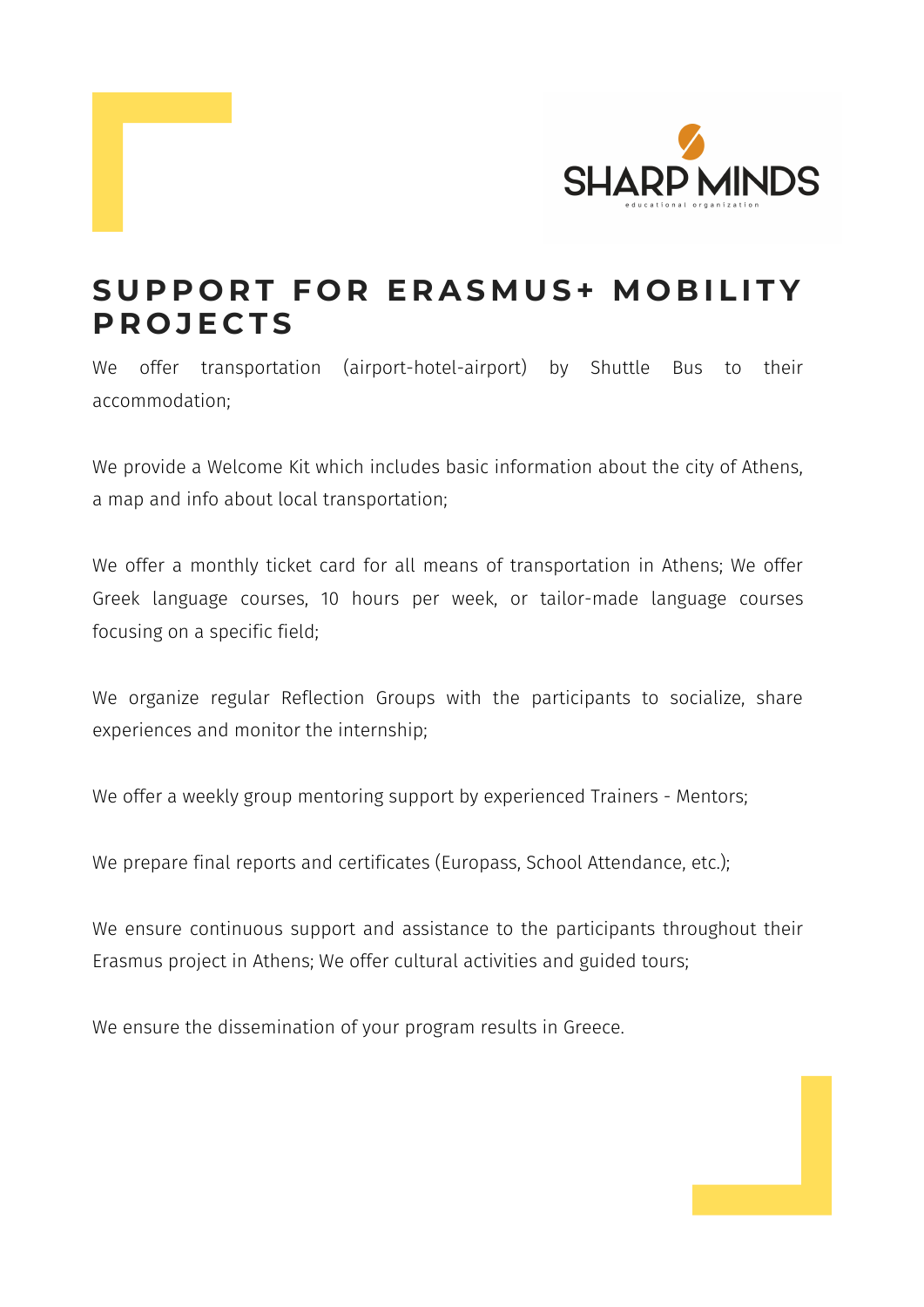Athens is one of the most exciting and vibrant capitals of Europe, a magnet to young people, especially Erasmus students, who want to pursue their life and career aspirations while living in a metropolis that offers a high standard of living, lively nightlife and excellent public transportation facilities at reasonable prices. Thanks to the big number of Universities, the enormous cultural heritage and its beautiful Mediterranean weather, Athens has become one of the high international destinations for the Erasmus student community.

# **CULTURAL PROGRAMS**

Athens is the modern capital of Greece which combines sightseeing, leisure time, and history learning. The participants can visit a lot of museums, archaeological sites, historical buildings, exhibitions and finally fill their luggage with knowledge, experience, and beautiful memories. Our company offers to the participants a daily trip to Nafplio\* , the first capital of Greece.





#### **WH Y A T H E N S**

# **C E R T I F I C A T I O N S**

Europass, Youthpass, Certificate of Attendance

# **AIRPORT TRANSFER**

Our staff will meet you at the airport and escort you to the accommodation place by a shuttle bus.